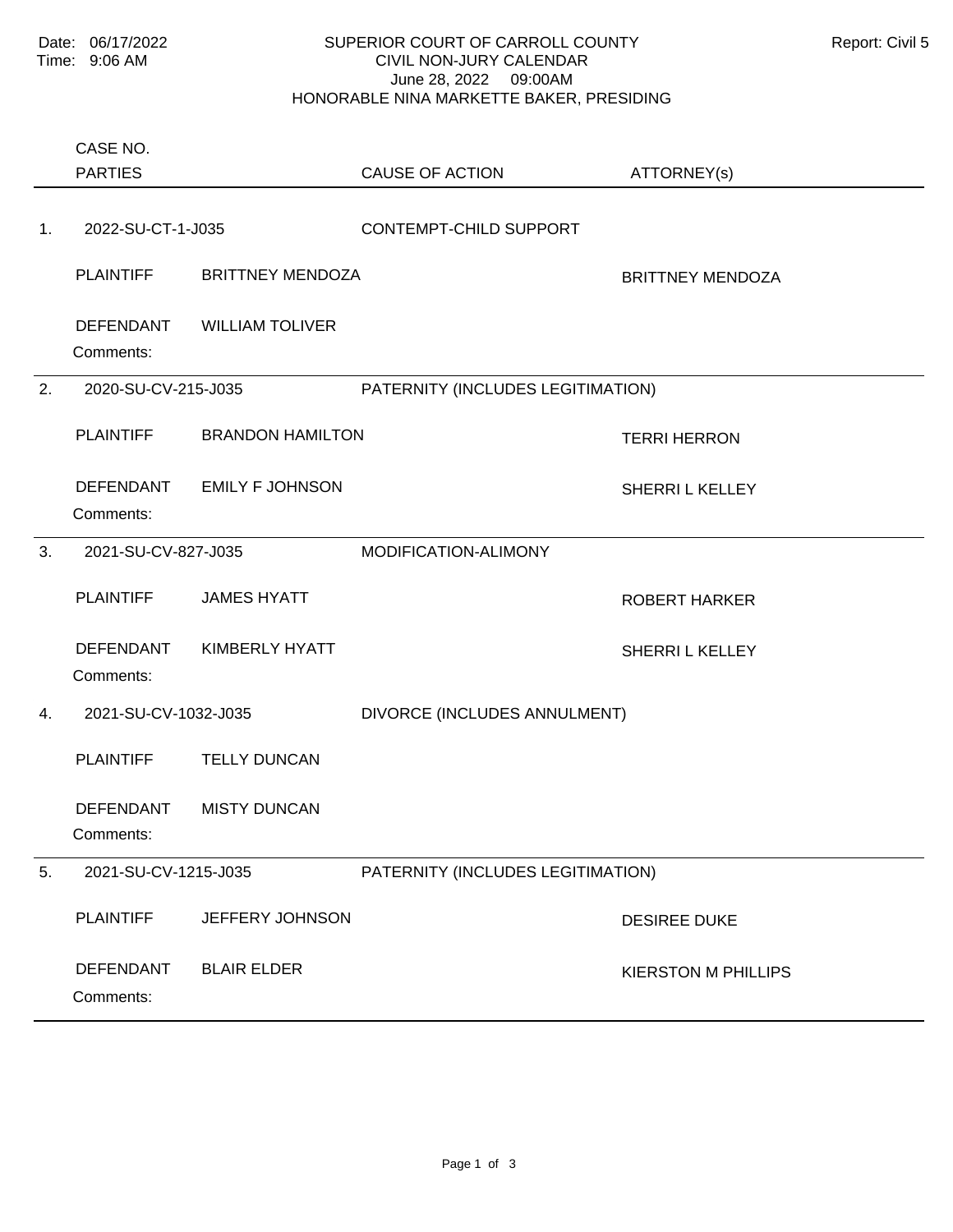## SUPERIOR COURT OF CARROLL COUNTY Report: Civil 5 CIVIL NON-JURY CALENDAR June 28, 2022 09:00AM HONORABLE NINA MARKETTE BAKER, PRESIDING

Comments: PLAINTIFF AMY BRYANT AMERY AMERICAN CONTROL AND DESIREE DUKE DEFENDANT HARRY LANGLEY 6. 2022-SU-CV-28-J035 DIVORCE (INCLUDES ANNULMENT) Comments: PLAINTIFF NORMA J MCCANDLESS BRIANNA MAXWELL DEFENDANT JASON PARKER 7. 2022-SU-CV-142-J035 CONTRACT/ACCOUNT Comments: PLAINTIFF JENNY VEEH CARPIO LEGASPI JACK WITCHER DEFENDANT FRANCISCO M. LEGASPI DESIREE D DUKE 8. 2022-SU-CV-180-J035 DIVORCE (INCLUDES ANNULMENT) Comments: PLAINTIFF MICHAEL B MCCURDY DEFENDANT KRISTIN MCCURDY WEYMAN ELMO ROOKS 9. 2022-SU-CV-191-J035 MODIFICATION-CHILD SUPPORT Comments: PLAINTIFF KATIE E MILLER DESIREE DUKE DEFENDANT TRACY L MILLER CANDACE ELLENE RADER 10. 2022-SU-CV-258-J035 MODIFICATION-CUSTODY AND/OR VISITATION Comments: PLAINTIFF KELSEY KOTLARZ KELSEY KOTLARZ 11. 2022-SU-CV-294-J035 NAME CHANGE PARTIES CASE NO. CAUSE OF ACTION ATTORNEY(s)